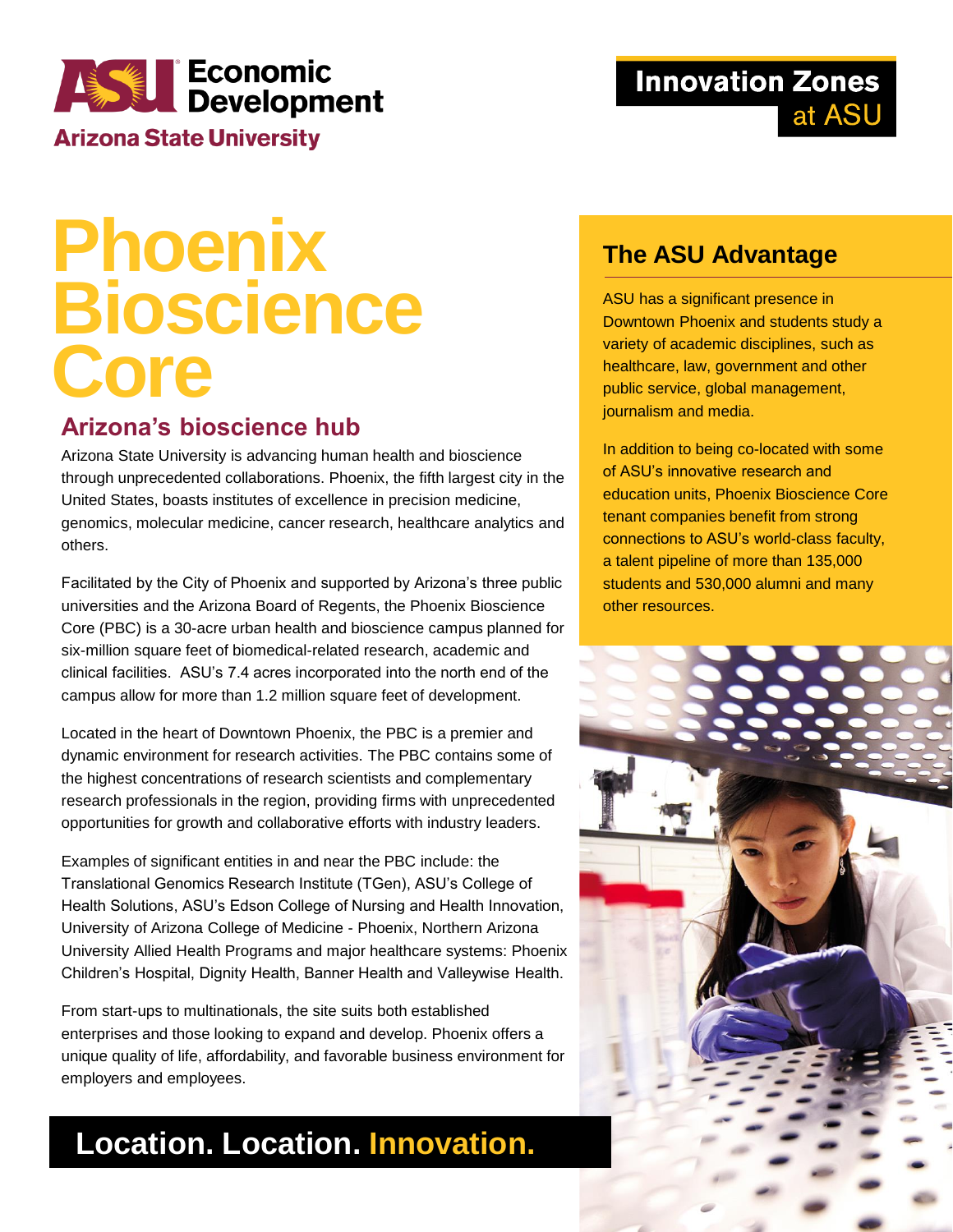#### **Thriving Downtown Phoenix**

Since 2005, Phoenix's downtown 1.7 square mile redevelopment area has been infused with more than \$6 billion in investment in the areas of transportation, office, residential, education and research, technology, arts, culture, sports, restaurants/nightlife and hospitality. The Phoenix Bioscience Core is within walking distance of 4,000 hotel rooms, 190+ bars and restaurants and a mix of 8,000 high-rise luxury, mid-rise, townhomes and historic single-family residential units.

Phoenix is the hub of the rapidly growing regional transit system that includes local bus and rapid transit service and is 10 minutes from Phoenix Sky Harbor Airport, one of the top 10 busiest airports in the world, which services more than 46 million total passengers annually (2019).

Wexford Science and Technology's 850 PBC building, is the newest change to the Phoenix skyline. ASU's Biodesign Institute, Translational Research Center and Health Entrepreneurship and Innovation Center will occupy the first four floors. The top three floors offer available office and lab-enabled spaces.



**30 acres with more than 6 million square feet at build out**

**Bioscience-related research, academic, and clinical facilities**

**All three of Arizona's public universities in one location**

### **Four major healthcare systems nearby**





## **oed.asu.edu**

**To learn more: oed@asu.edu ▪ 480-727-6347**